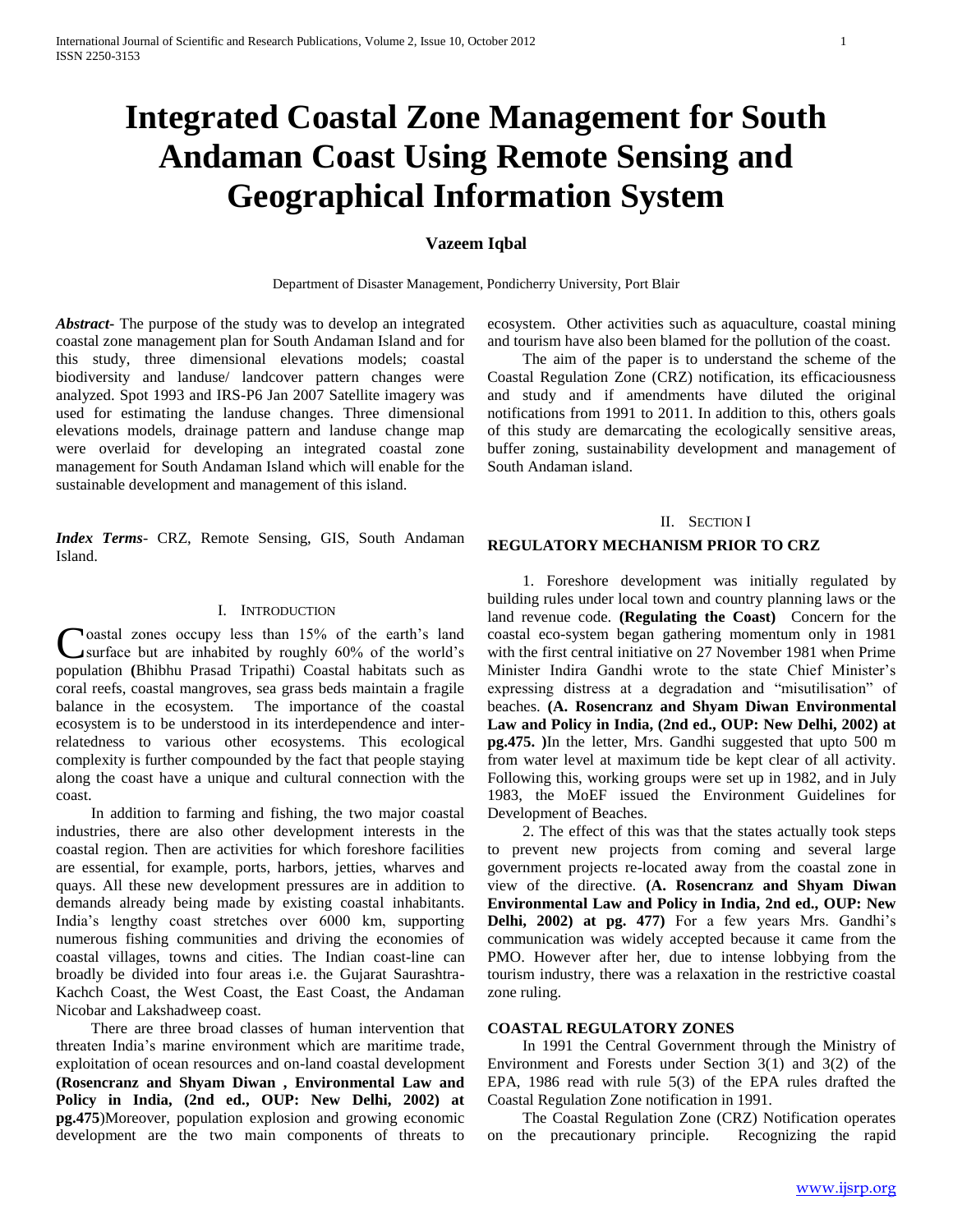degradation of the coastline due to unplanned industrialization and urban development, it is a step taken by the Government to prevent further de-cay of the coastal eco-system, while allowing it time to revive. So, under the Notification, certain construction activities are completely prohibited within the CRZ areas, and those permitted are to be strictly regulated by the enforcing authorities.

#### **CONTENT OF CRZ NOTIFICATION**

 The CRZ Notification addresses the problem of coastal zone management in two ways**. (See paras 2 and 3 of the CRZ notification).** First by outright prohibition of certain activities and second by regulation of certain activities. The notification depending on varying characteristics, location and intensity of protection required has classified the coastal areas into four zones.

 CRZ I area according to the notification is the area between Low Tide Line(LTL) and High Tide Line (HTL) and areas that are ecologically sensitive and important like national parks, marine parks, sanctuaries, reserve forests, etc. In the CRZ I area no new construction activity will be permitted within 500 meters from the High Tide Line except that needed for carrying treated effluents and waste water discharges into the sea. This zone is considered No- development zone.

 The CRZ II area consists of areas that have already been developed upto or close to the shoreline. All cities and other built substantially built up areas which have infrastructural facilities such as water supply and have roads etc. fall into this zone. In these areas building activity is prohibited on both the seaward and landward sides of existing structures and all existing structures are to confirm to local building regulations.

 In the case of Ramnathan v. State of Tamil Nadu **(Appeal No. 1287/1995, Madras High Court)** the Madras High Court held that the CRZ norm cannot be tested with reference to each of the building situated on the seashore and, therefore once it is found that the area is a developed area and there are buildings and roads in the said area which are nearer to the sea, then the impugned construction would fall on the landward side.

 CRZ III area consists of areas that are relatively undisturbed and includes rural areas and also areas in legally designated urban areas which are not substantially built up. In these areas 200m from the HTL toward the landward side is declared as NDZ.

 CRZ IV category includes Andaman Nicobar, Lakshadweep and other small islands. In these areas dredging and under water blasting in and around coral formation are not permitted.

 The CRZ notification provides that in ecologically sensitive areas construction of beach resorts shall not be permitted. However it is permitted between 200m and 500m in the CRZ III area subject to the prior approval of the MOEF and certain conditions laid down in the notification. The rights of traditional inhabitants of the coastal areas i.e. fisher folk etc. are recognized in this notification and they are permitted to construct new or resurrect old dwellings.

 In Goa Foundation v. Diksha Holdings Pvt Ltd. and others **((2001) 2 SCC 97)** the construction of a hotel was challenged on the ground that it would cause ecological or environmental damage of the coastal area and the pristine beach with sand dunes. In the facts of the case the plot fell in CRZ-III and was indicated as settlement under the Goa, Daman and Diu Town and Country Planning Act. The court found that the resort was not being constructed on sand dunes. The court held that while maintaining and preserving ecology and environment the development of the state also has to be kept in mind.

# **ENFORCEMENT AUTHORITY UNDER THE NOTIFICATION**

 Enforcing the CRZ Notification involved the identification and demarcation of the CRZ all along the coastline. Under the CRZ Notification 1991, implementing agencies are the Central Government through the Ministry of Environment and Forests (MOEF) and the State or Union Territory Government, through Department of Forest, Environment and Ecology (DFEE).

 In the judgment delivered in Council for Indian Council for Environ-Legal Action Case **(1996 (5) SCC 281**)on April 18, 1996, the Supreme Court observed that authorities under whose jurisdiction the implementation of the CRZ Notification has fallen were overworked and had limited control. It directed that Coastal Zone Management Authorities (CZMAs) be set up, in order to supervise the implementation of the CRZ Notification and also provide advice to the MoEF and the GoI on issues of coastal regulation. (**MR. SHYAM DIWAN**) Consequently, by Government order dated November 26, 1998, the National Coastal Zone Management Authority (NCZMA) and the various State Coastal Zone Management Authorities (SCZMAs) came into existence.

## **FUNCTION OF CZMAS**

 The responsibilities entrusted to the CZMAs included ensuring compliance of CRZ, supervising and advising on changes in classification of CRZ, holding inquiries into alleged violations and taking action against violators. The authority also has power to review the cases either suo motu or on the basis of complaint made by an individual or an organization functioning in the field of environment but does not have the powers to grant clearances of any kind to development projects.

# **THE COASTAL ZONE MANAGEMENT PLAN (CZMP)**

 The CRZ Notification directs the administrations of the coastal states and union territories to prepare Coastal Zone Management Plans (CZMPs).**( The CRZ notification)** Preparing CZMPs means identifying and classifying CRZ areas along the coast in accordance to guide-lines laid down in the Notification, or as specified by the MOEF. This includes demarcation of the lines of HTL, LTL, 200 m from HTL and 500 m from HTL, and then a classification of the said areas as CRZI, CRZII, CRZIII or CRZIV.

 CZMPs were to be drawn up to help identify the area within which the Notification and its restrictions apply. The various administrations along the coast were given a period of one year to prepare the CZMPs, according to Para (3) (3) (I) of the Notification. However, even after three years of the publication of the Notification, none of the state or union territory governments had prepared the needed CZMPs which meant that there was no way of knowing whether land by the sea was within the CRZ or not, and so whether the prohibitions and regulation of activities applied there or not. This reflects the lack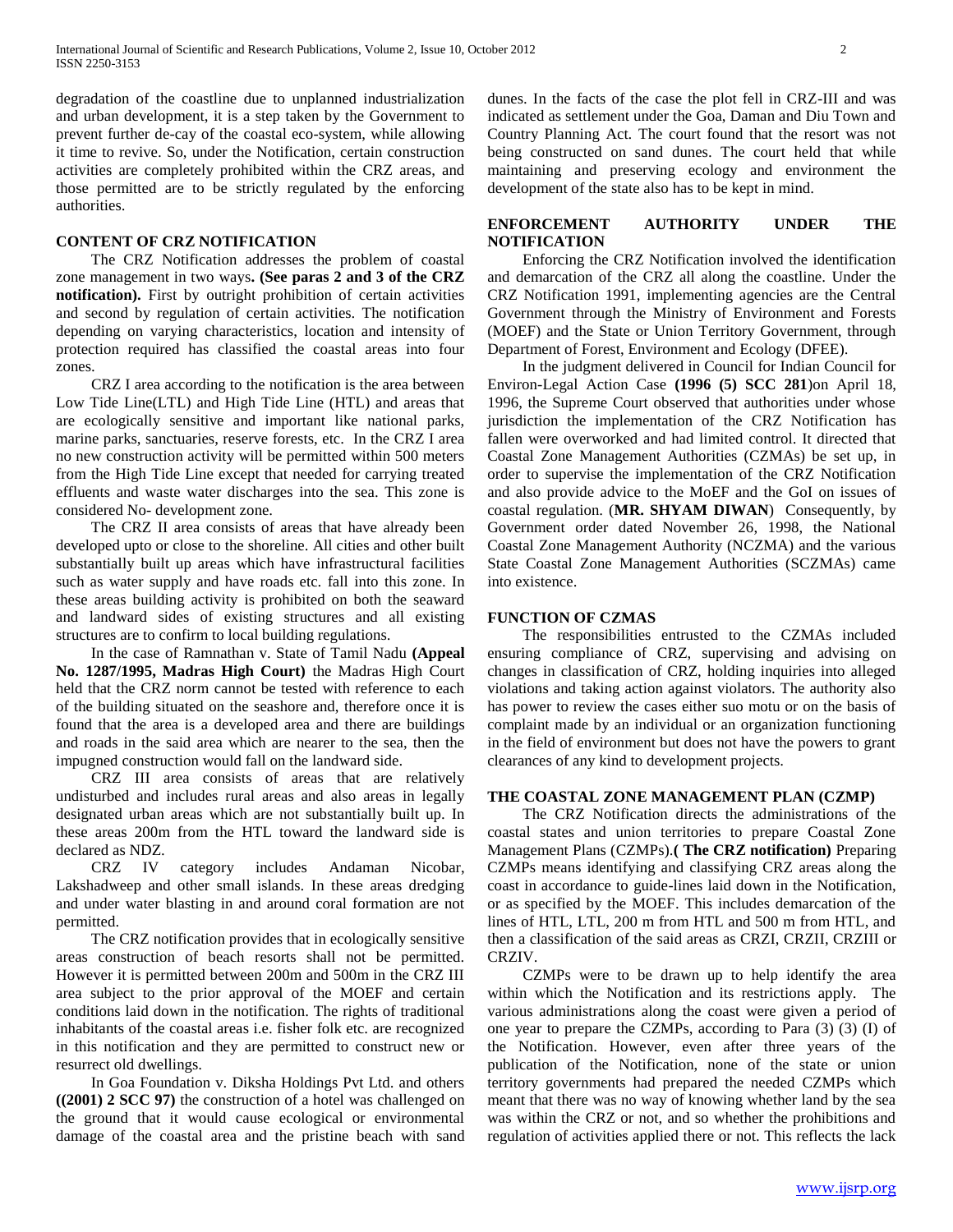of inclination on part of the State governments to enforce the notification.

 In the IECLA case the Supreme Court directed all coastal states to file before it affidavits indicating the steps taken by them to implement the CRZ notification in their respective states and also to answer the charges of violation which had been brought to its notice by concerned citizens. The court further directed the states to prepare the CZMPs. Within six months of the decision all the coastal states had prepared their CZMPs. **(The Scheme of CRZ Notification)**

# III. SECTION II

# **AMENDMENTS TO CRZ**

 The coasts are the preferred destination for infrastructure projects like construction of ports, urban infrastructure, highways, resorts, oil and gas exploration, reclamation for real estate development. With development along the coast and the banks of tidal water bodies being restricted, there was pressure from industrialists, hoteliers and developers to have the provisions relaxed. Environmentalists and fisher folk, on the other hand, wanted the provisions to continue as it protected the coastal environment. The justification of the government for the amendments is that difficulties are being faced by the inhabitants of the areas falling within the CRZ and there is a need for infrastructural facilities in these areas.

 The first amendment, dated August 18, 1994, was the result of the intense pressure the hotel and tourism lobby put on the Government of India (Gol) regarding the Notification. Their contention was that the restrictions under CRZ severely limited their scope of work. As a consequence, the B.B. Vohra Committee was set up by the Central Government. (**1996 (5) SCC 281)**

 Acting on the recommendation of the Vohra Committee the government relaxed the 1991 notification. The amendment:

 a) Significantly reduced the mandatory CRZ of 100 m for rivers, creeks, etc. to 50 m.

 b) Gave expansive powers to the Central Government, which could now grant per-mission for construction on the landward side within 200 m from HTL according to its discretion.

 However this was challenged later in Indian Council for Environ-Legal Action v. Union of India. The Supreme Court held that the amendment reducing the width of the zone from 100 m to 50 m in respect of rivers, creeks and backwaters was contrary to the object of the EPA and may lead to serious ecological damage. Also the amendment did not contain any guidelines as to when the discretion was to be exercised and gave unbridled power. The court struck down the amendment as being vocative of Article 21. **(1996 (5) SCC 281.)**

 In 1995 the Supreme Court issued an interim injunction in the Shrimp Culture Case, prohibiting the setting up of new shrimp farms or the conversion of agricultural lands for aquaculture purpose in the coastal stretches of Andhra Pradesh, Tamil Nadu and Pondicherry. **(S. Jagannath Union of India, 1995 )** this injunction was extended to all the coastal states in August 1995.

 On 31 January 1997 the CRZ Regulations were amended a second time to overcome the practical difficulties faced by the

islanders of Andaman and Nicobar. The second amendment was the result of complaints from the people of; the Andaman and Nicobar Islands that they were facing problems due to restrictions on drawl of ground water and the prohibition of sand mining in force under this Notification. So, from January 31, 1997, it was decreed that groundwater could be drawn (manually, for drinking purposes only, and with permission from the administration) in areas where there existed no other.

 A third set of amendments was introduced on 9 July 1997 to reduce "the difficulties being faced by the local people and also for construction of essential facilities in the coastal zone". This was, supposedly, in answer to difficulties various coastal people claimed to be facing because of the CRZ restrictions on construction activities. It can be seen that under the guise of providing for the problems faced by locals the government actually took care of a variety of interest groups. The amended notification sanctioned, inter alia, with conditions:

 1. The storing of certain petroleum products within existing port limits of existing ports

 2. Acquisition of landward so that existing fish processing units could install additional equipment and undertake pollution control measures

 3. The construction of ports, harbors, jetties, wharves, quays, slipways, bridges and sea-links and other facilities (necessary for other permissible activities under the Notification)

 4. The expansion and modernization of existing ports, harbors, etc.

 5. The manual drawal of groundwater where no other source of water can be found from 50 to 200 m. From HTL in case of seas, bays and estuaries, and within 200 m from HTL or the CRZ, whichever is lesser, in case of rivers, creeks and backwater

 6. The construction of dispensaries, schools, public rain shelters, community toilets, bridges, roads, jetties and facilities required to provide for water supply and, drainage and sewerage, within CRZI, for traditional inhabitants of the Sunderbans Biosphere Reserve area (West Bengal).

 7. The reclamation of land for facilities essential for operational requirements of ports and harbors within existing port limits, but not for commercial proposes like shopping and housing complexes, hotels and entertainment activities

 8. In addition to repairs of existing structures, construction for activities permissible under the Notification was also allowed in CRZ III areas.

 Addressing the prohibition of sand mining in the Andaman and Nicobar Islands, the fourth amendment provided that sand mining could be allowed in non-degraded areas, upto September 30, 1998.

 The Fifth Amendment followed the deadline after which sand mining in the Andaman and Nicobar Islands was to come to a complete halt. The date was extended by a year, to September 30, 1999, and consequently annual plans for the years 1999-2000 and 2000-2001 were requested to regulate quantity of sand mined.

 Demarcation of HTL is a fundamental step to implementing the CRZ Notification. This was however not done even years after the Notification first stipulated that it be done. In the sixth amendment, dated December 29, 1998, the responsibility to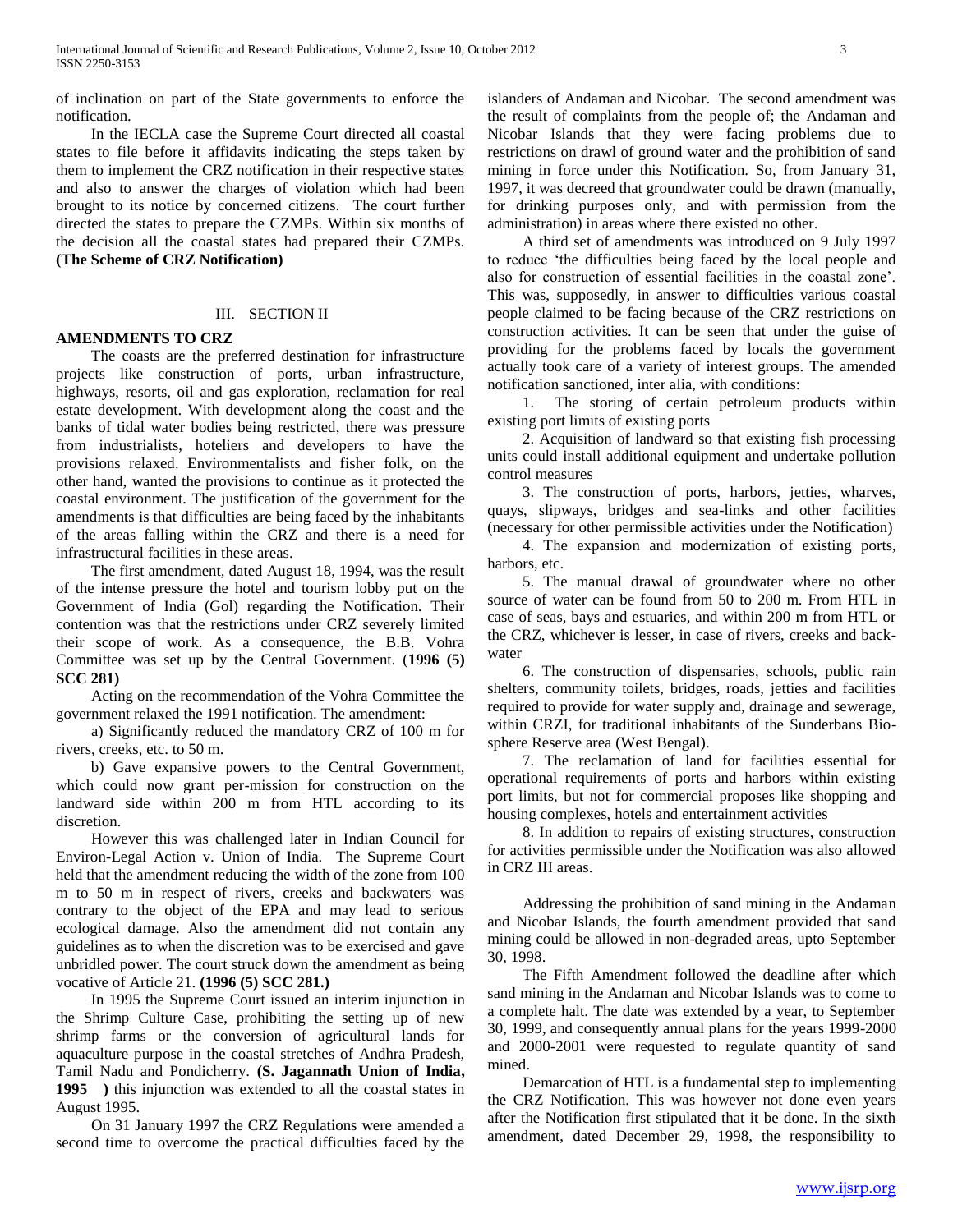demarcate the HTL is granted to authority or authorities so authorized by the Central Government.

 In ten years there have been many amendments, directly relating to the provisions of prohibiting and permissible activities under the CRZ Notification 1991. Only in two cases has the MOEF invited public opinion and objections. **(Environment (Protection) Rules)**The rest have been promulgated under Environment (Protection) Rules, 1986, rule 5(4), which states "Not with-standing anything contained within sub-rule 3, whenever it appears to the Central Government that it is in public interest to do so, it may dispense with the requirement of notice under Clause (a) of sub-rule 3." In such a case there is no proof falling on the Central Government when it resorts to Rule  $(5)$ , thus leaving large scope for abuse.

 The latest amendment brought on May 21, 2002 seeks to open up CRZ-III areas for industrialization and development. It allows "non polluting industries" to be set up in the 200-meter zone from the high tide line (HTL) of the coast in CRZ-III areas if they fall under special economic zones (SEZs).

 It is argued that the CRZ rules should allow for amendments in individual States to cater to the local needs of each State. However this made lead to a further dilution of the law as the state may be more willing to accommodate the builder and industrial lobby in the name of development. It is apparent that the government has been trying to dilute the original Notification in favour of various lobbies. The coalition politics at the centre has ensured that the regional parties can get greater concessions for their states.

# **ENFORCEMENT AUTHORITY UNDER THE NOTIFICATION**

 Enforcing the CRZ Notification involved the identification and demarcation of the CRZ all along the coastline. Under the CRZ Notification 1991, implementing agencies are the Central Government through the Ministry of Environment and Forests (MOEF) and the State or Union Territory Government, through Department of Forest, Environment and Ecology (DFEE).

 In the judgment delivered in Council for Indian Council for Environ-Legal Action Case **(1996 (5) SCC 281**)on April 18, 1996, the Supreme Court observed that authorities under whose jurisdiction the implementation of the CRZ Notification has fallen were overworked and had limited control. It directed that Coastal Zone Management Authorities (CZMAs) be set up, in order to supervise the implementation of the CRZ Notification and also provide advice to the MoEF and the GoI on issues of coastal regulation. (**MR. SHYAM DIWAN**) Consequently, by Government order dated November 26, 1998, the National Coastal Zone Management Authority (NCZMA) and the various State Coastal Zone Management Authorities (SCZMAs) came into existence.

# **FUNCTION OF CZMAS**

 The responsibilities entrusted to the CZMAs included ensuring compliance of CRZ, supervising and advising on changes in classification of CRZ, holding inquiries into alleged violations and taking action against violators. The authority also has power to review the cases either suo motu or on the basis of complaint made by an individual or an organization functioning

in the field of environment but does not have the powers to grant clearances of any kind to development projects.

# **THE COASTAL ZONE MANAGEMENT PLAN (CZMP)**

 The CRZ Notification directs the administrations of the coastal states and union territories to prepare Coastal Zone Management Plans (CZMPs).**( The CRZ notification)** Preparing CZMPs means identifying and classifying CRZ areas along the coast in accordance to guide-lines laid down in the Notification, or as specified by the MOEF. This includes demarcation of the lines of HTL, LTL, 200 m from HTL and 500 m from HTL, and then a classification of the said areas as CRZI, CRZII, CRZIII or CRZIV.

 CZMPs were to be drawn up to help identify the area within which the Notification and its restrictions apply. The various administrations along the coast were given a period of one year to prepare the CZMPs, according to Para (3) (3) (I) of the Notification. However, even after three years of the publication of the Notification, none of the state or union territory governments had prepared the needed CZMPs which meant that there was no way of knowing whether land by the sea was within the CRZ or not, and so whether the prohibitions and regulation of activities applied there or not. This reflects the lack of inclination on part of the State governments to enforce the notification.

 In the IECLA case the Supreme Court directed all coastal states to file before it affidavits indicating the steps taken by them to implement the CRZ notification in their respective states and also to answer the charges of violation which had been brought to its notice by concerned citizens. The court further directed the states to prepare the CZMPs. Within six months of the decision all the coastal states had prepared their CZMPs. **(The Scheme of CRZ Notification)**

# IV. SECTION II

#### **AMENDMENTS TO CRZ**

 The coasts are the preferred destination for infrastructure projects like construction of ports, urban infrastructure, highways, resorts, oil and gas exploration, reclamation for real estate development. With development along the coast and the banks of tidal water bodies being restricted, there was pressure from industrialists, hoteliers and developers to have the provisions relaxed. Environmentalists and fisher folk, on the other hand, wanted the provisions to continue as it protected the coastal environment. The justification of the government for the amendments is that difficulties are being faced by the inhabitants of the areas falling within the CRZ and there is a need for infrastructural facilities in these areas.

 The first amendment, dated August 18, 1994, was the result of the intense pressure the hotel and tourism lobby put on the Government of India (Gol) regarding the Notification. Their contention was that the restrictions under CRZ severely limited their scope of work. As a consequence, the B.B. Vohra Committee was set up by the Central Government. (**1996 (5) SCC 281)**

 Acting on the recommendation of the Vohra Committee the government relaxed the 1991 notification. The amendment: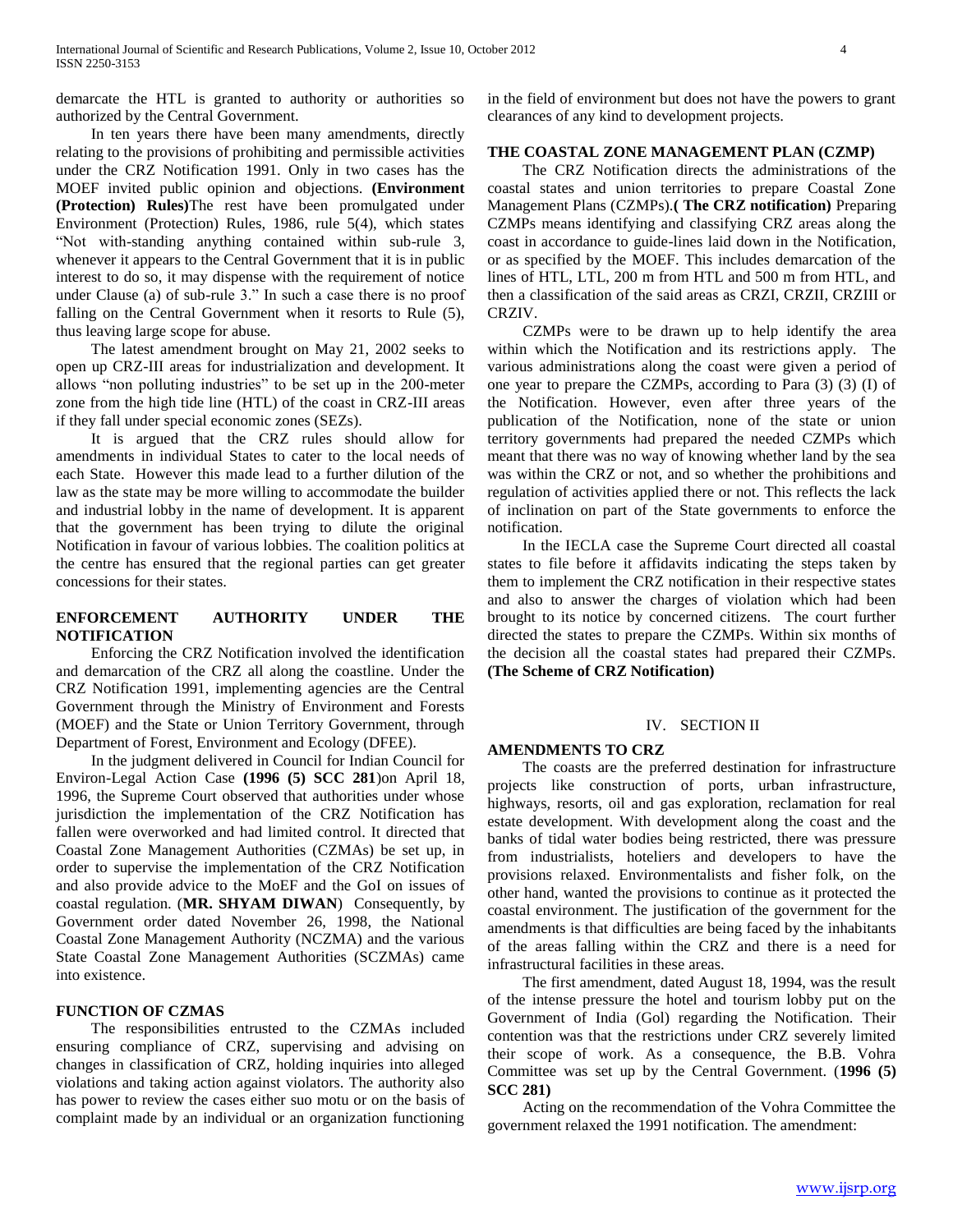a) Significantly reduced the mandatory CRZ of 100 m for rivers, creeks, etc. to 50 m.

 b) Gave expansive powers to the Central Government, which could now grant per-mission for construction on the landward side within 200 m from HTL according to its discretion.

 However this was challenged later in Indian Council for Enviro-Legal Action v. Union of India. The Supreme Court held that the amendment reducing the width of the zone from 100 m to 50 m in respect of rivers, creeks and backwaters was contrary to the object of the EPA and may lead to serious ecological damage. Also the amendment did not contain any guidelines as to when the discretion was to be exercised and gave unbridled power. The court struck down the amendment as being vocative of Article 21. **(1996 (5) SCC 281.)**

 In 1995 the Supreme Court issued an interim injunction in the Shrimp Culture Case, prohibiting the setting up of new shrimp farms or the conversion of agricultural lands for aquaculture purpose in the coastal stretches of Andhra Pradesh, Tamil Nadu and Pondicherry. **(S. Jagannath Union of India, 1995)** this injunction was extended to all the coastal states in August 1995.

 On 31 January 1997 the CRZ Regulations were amended a second time to overcome the practical difficulties faced by the islanders of Andaman and Nicobar. The second amendment was the result of complaints from the people of; the Andaman and Nicobar Islands that they were facing problems due to restrictions on drawl of ground water and the prohibition of sand mining in force under this Notification. So, from January 31, 1997, it was decreed that groundwater could be drawn (manually, for drinking purposes only, and with permission from the administration) in areas where there existed no other.

 A third set of amendments was introduced on 9 July 1997 to reduce "the difficulties being faced by the local people and also for construction of essential facilities in the coastal zone". This was, supposedly, in answer to difficulties various coastal people claimed to be facing because of the CRZ restrictions on construction activities. It can be seen that under the guise of providing for the problems faced by locals the government actually took care of a variety of interest groups. The amended notification sanctioned, inter alia, with conditions:

 1. The storing of certain petroleum products within existing port limits of existing ports

 2. Acquisition of landward so that existing fish processing units could install additional equipment and undertake pollution control measures

 3. The construction of ports, harbors, jetties, wharves, quays, slipways, bridges and sea-links and other facilities (necessary for other permissible activities under the Notification)

 4. The expansion and modernization of existing ports, harbors, etc.

 5. The manual drawal of groundwater where no other source of water can be found from 50 to 200 m. From HTL in case of seas, bays and estuaries, and within 200 m from HTL or the CRZ, whichever is lesser, in case of rivers, creeks and backwaters.

 6. The construction of dispensaries, schools, public rain shelters, community toilets, bridges, roads, jetties and facilities required to provide for water supply and, drainage and sewerage,

within CRZI, for traditional inhabitants of the Sunderbans Biosphere Reserve area (West Bengal).

 7. The reclamation of land for facilities essential for operational requirements of ports and harbors within existing port limits, but not for commercial proposes like shopping and housing complexes, hotels and entertainment activities

 8. In addition to repairs of existing structures, construction for activities permissible under the Notification was also allowed in CRZ III areas.

 Addressing the prohibition of sand mining in the Andaman and Nicobar Islands, the fourth amendment provided that sand mining could be allowed in non-degraded areas, upto September 30, 1998.

 The Fifth Amendment followed the deadline after which sand mining in the Andaman and Nicobar Islands was to come to a complete halt. The date was extended by a year, to September 30, 1999, and consequently annual plans for the years 1999-2000 and 2000-2001 were requested to regulate quantity of sand mined.

 Demarcation of HTL is a fundamental step to implementing the CRZ Notification. This was however not done even years after the Notification first stipulated that it be done. In the sixth amendment, dated December 29, 1998, the responsibility to demarcate the HTL is granted to authority or authorities so authorized by the Central Government.

 In ten years there have been many amendments, directly relating to the provisions of prohibiting and permissible activities under the CRZ Notification 1991. Only in two cases has the MOEF invited public opinion and objections. **(Environment (Protection) Rules)**The rest have been promulgated under Environment (Protection) Rules, 1986, rule 5(4), which states "Not with-standing anything contained within sub-rule 3, whenever it appears to the Central Government that it is in public interest to do so, it may dispense with the requirement of notice under Clause (a) of sub-rule 3." In such a case there is no proof falling on the Central Government when it resorts to Rule (5), thus leaving large scope for abuse.

 The latest amendment brought on May 21, 2002 seeks to open up CRZ-III areas for industrialization and development. It allows "non polluting industries" to be set up in the 200-meter zone from the high tide line (HTL) of the coast in CRZ-III areas if they fall under special economic zones (SEZs).

 It is argued that the CRZ rules should allow for amendments in individual States to cater to the local needs of each State. However this made lead to a further dilution of the law as the state may be more willing to accommodate the builder and industrial lobby in the name of development. It is apparent that the government has been trying to dilute the original Notification in favour of various lobbies. The coalition politics at the centre has ensured that the regional parties can get greater concessions for their states.

#### V. STUDY AREA

 South Andaman Island is the southernmost island located at Bay of Bengal latitude of 11° 47′N 92° 39′E Archipelago Island and the total area is 1,347.7 km2(520.35 sq mi) Highest elevation 456.6 m (1,498 ft) Highest point Koiob the Great Andaman and is home to the majority of the population of the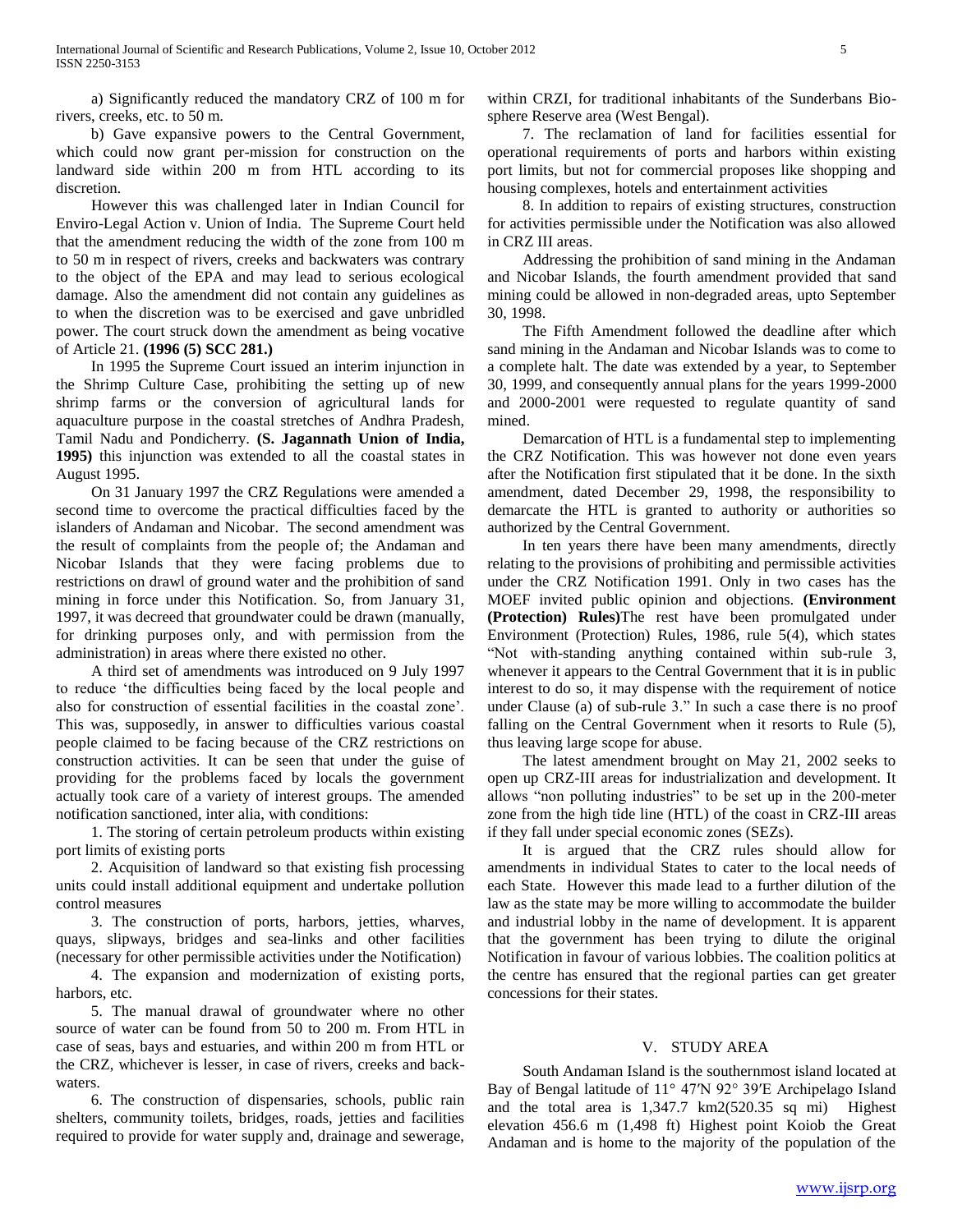Andaman Islands. Port Blair, the capital of the islands, is located on the southern part of this island. Some areas of the island are restricted areas for non-Indians; however, transit permits can be obtained from the Home Ministry. Like the rest of the archipelago, it was struck by the 2004 Indian Ocean earthquake, leading to many deaths on the island. South Andaman is the third largest island in the island group. It is located immediately south of Middle Andaman Island, from which it is separated only by a narrow channel, a few hundred meters wide. The island is 93 km long and 31 km in width. Its area is 1348 km². It had a population of 181,949 as of the 2001 census. South Andaman is less mountainous than the more northerly of the Andaman Islands. *Koiob* reaches a height of 456.6 m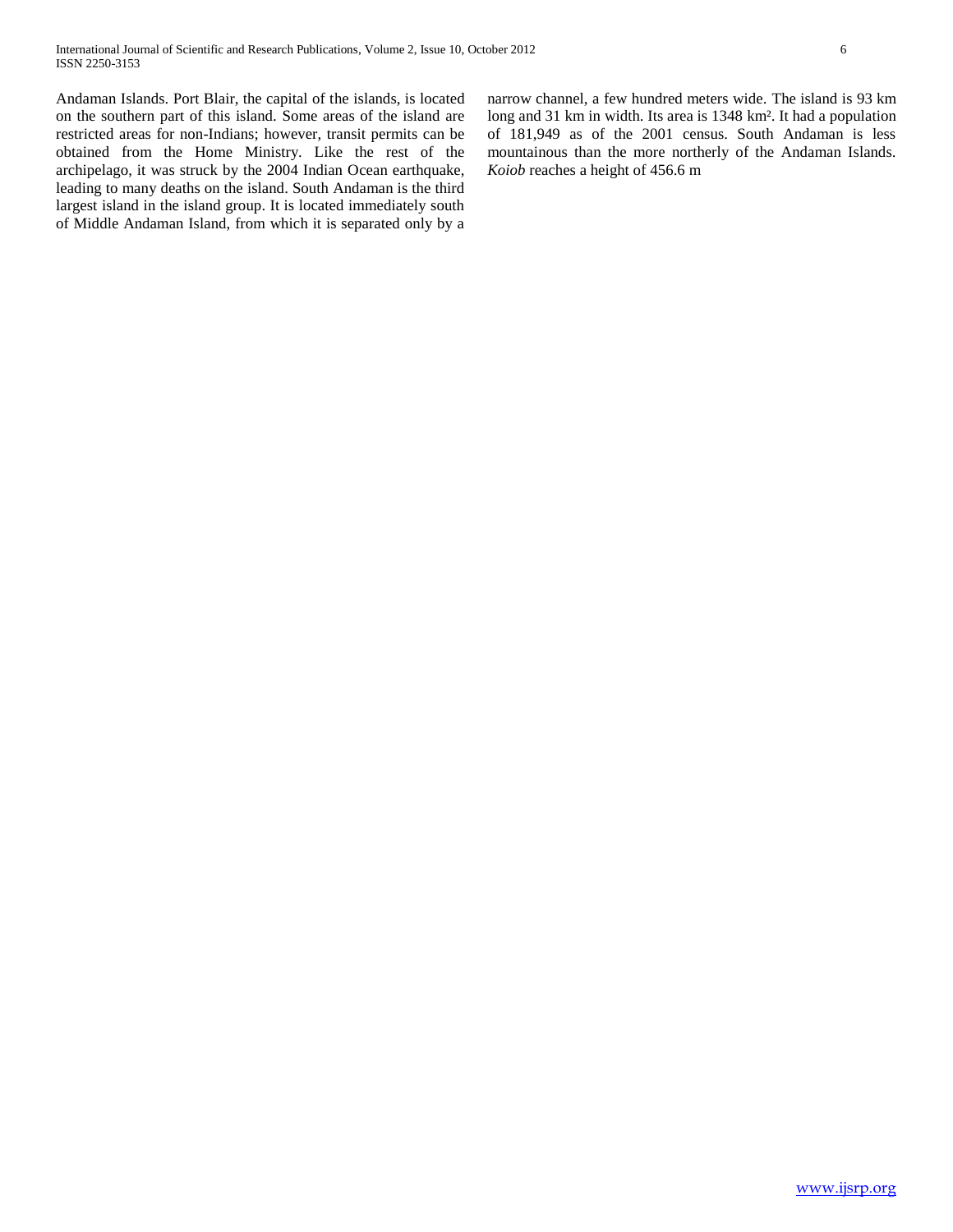

**Figure1: Landuse landcove of South Andaman Island 1993**

et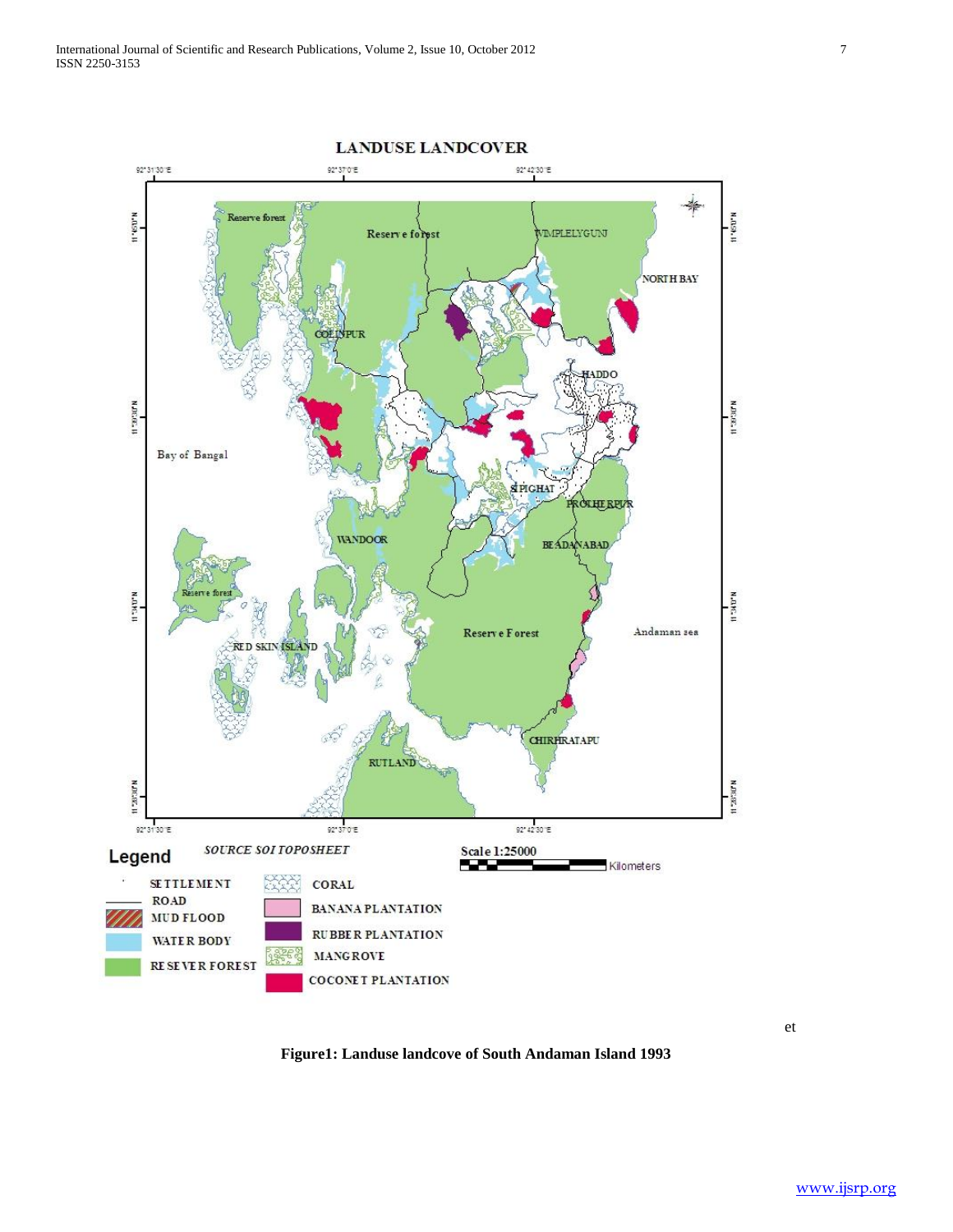

LANDUSE LAND COVER 2010 OF SOUTH ANDAMAN

Figure2:

**Landuse landcove of South Andaman Island 2010**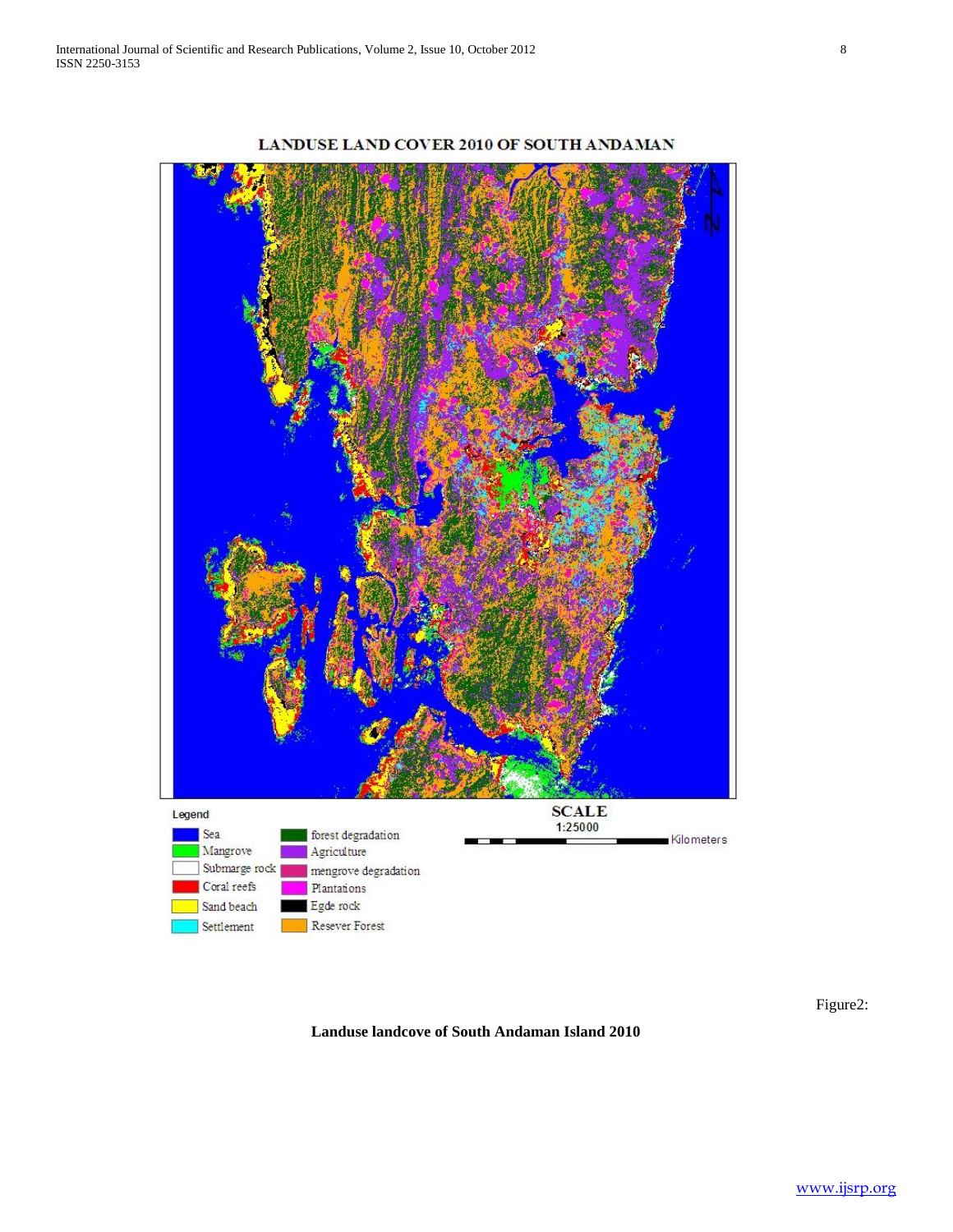

# **Figure3: Ecological Sensitive Area of South Andaman Island**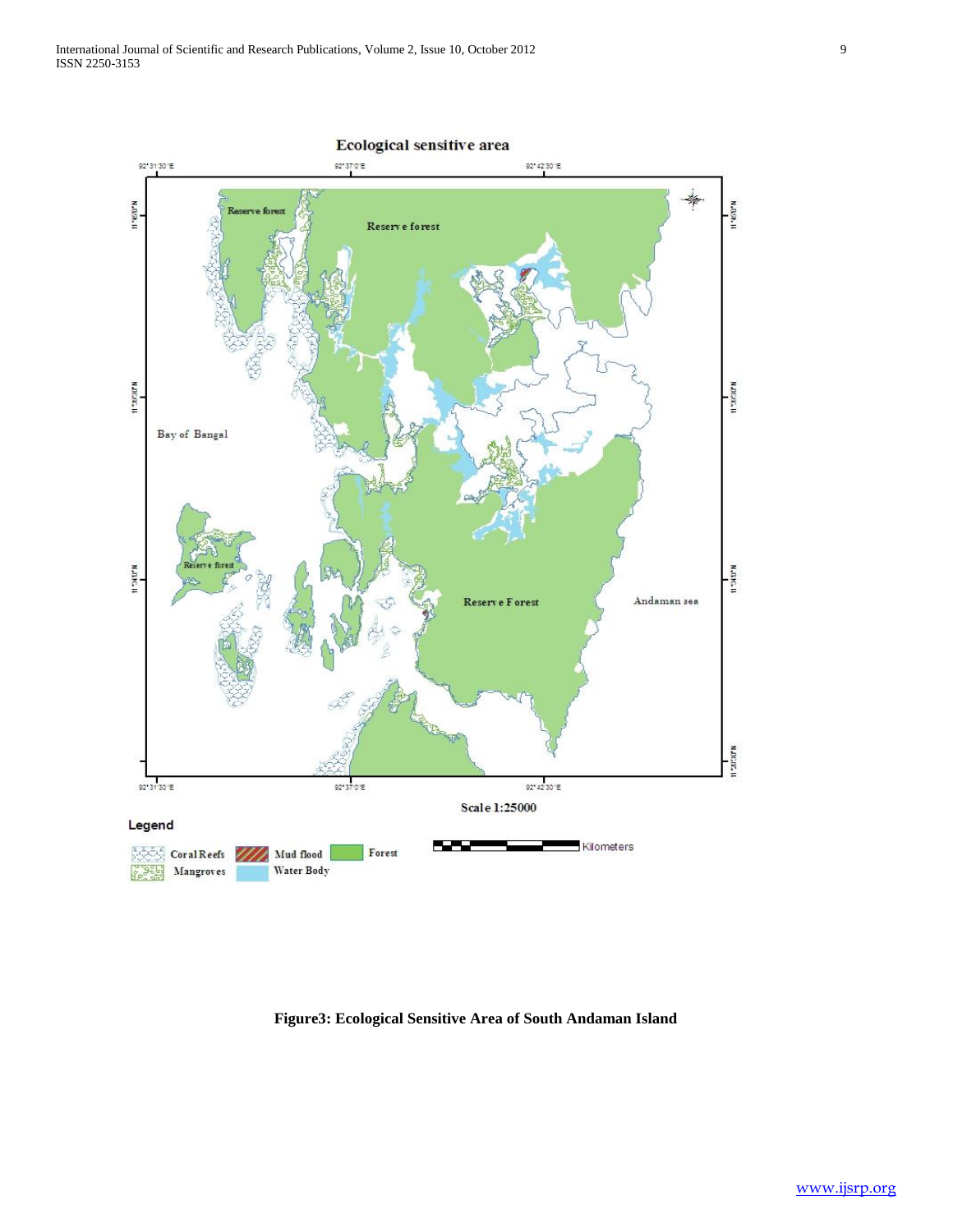



**Island Boundary** 

- Buffer of 100 m from LTL
- Buffer Zone of 200 mt from HTL

**Figure5: BUFFER ZONE AREA OF SOUTH ANDAMAN ACCOUNTING TO 2011 CRZ**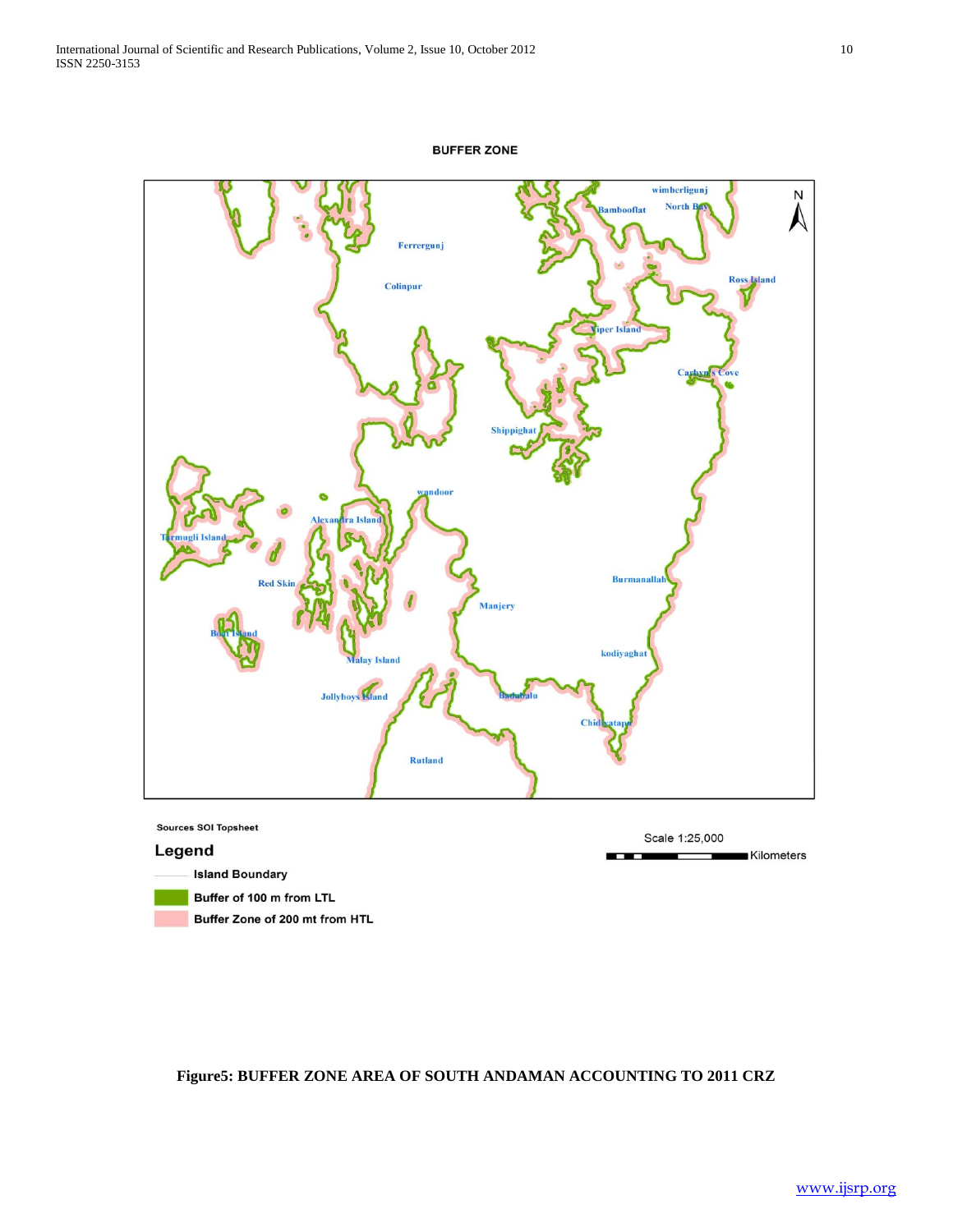

# **FIGURE6: Digital Evaluation Model of South Andaman Island**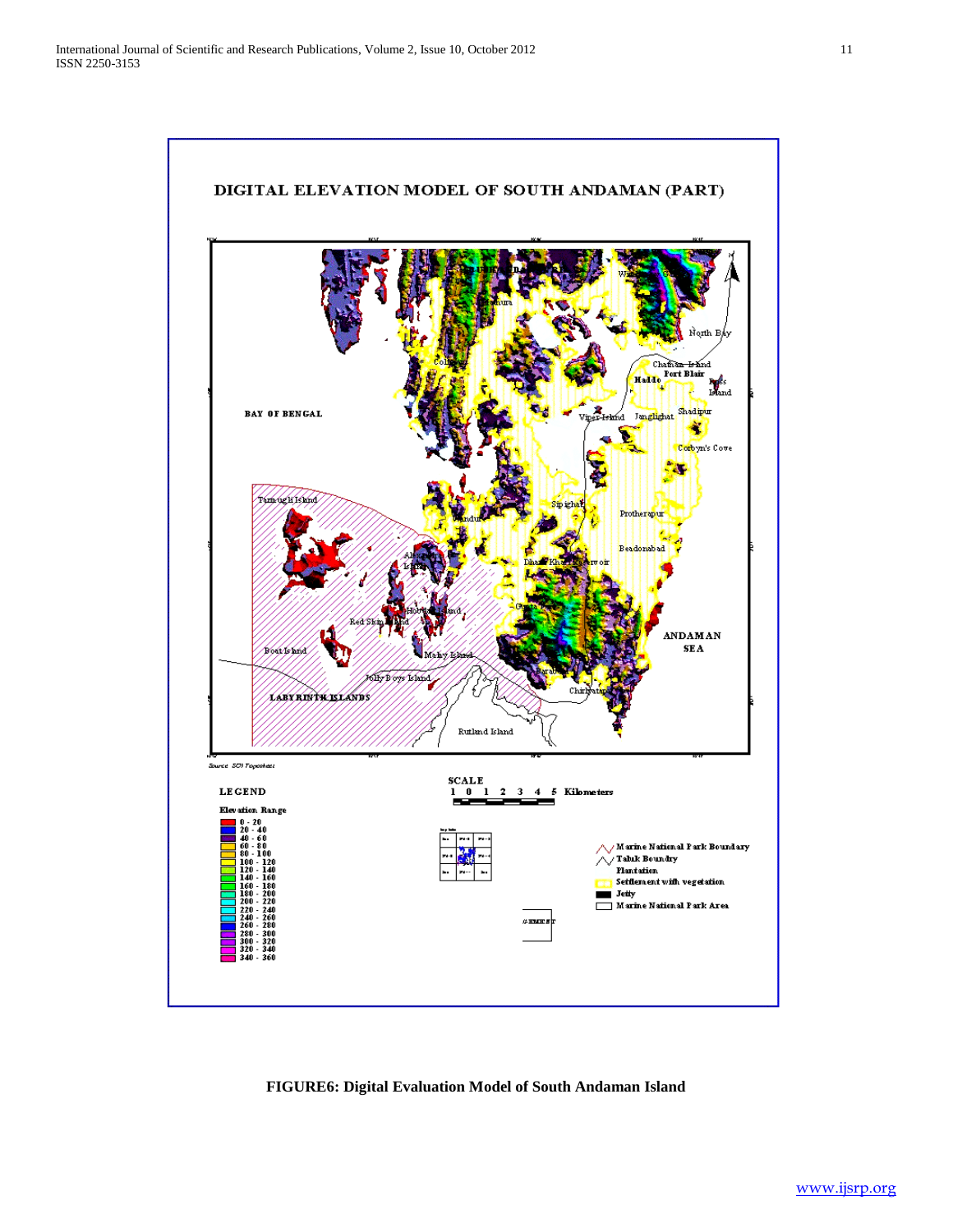## VI. METHODOLOGY

Methodology adopted for the study is given below.



**Management Solutions** 

#### VII. RESULT AND DISCUSSIONS

Landuse Change:

 For sustainable utilizations of land ecosystem it is essential to know the nature characteristic extent and locations of soil resources it quality, productivity, suitability and limitations for various landuse. (Chaurous et al 1996). In order to improve the economic conditions of the area without further deteriorating the bio-environment every bit of the available land has to be used in a mast rational way this require the present and past and

landuse/land cover data change are costly ,low in accuracy and not present a picture of a large area.

 Remote sensing because of its capability of synoptic viewing and respective coverage provide full information on landuse and land cover due to natural and human activity are be observed using current and archived remote sensing data (Loung 1993)

#### 3-Dimenesional Model:

 Slop of the island observed through digital Elevations model is as follow the central part 0°to 20° south eastern 10°-40° southern 0°-20° northern western 10°-20°and northern western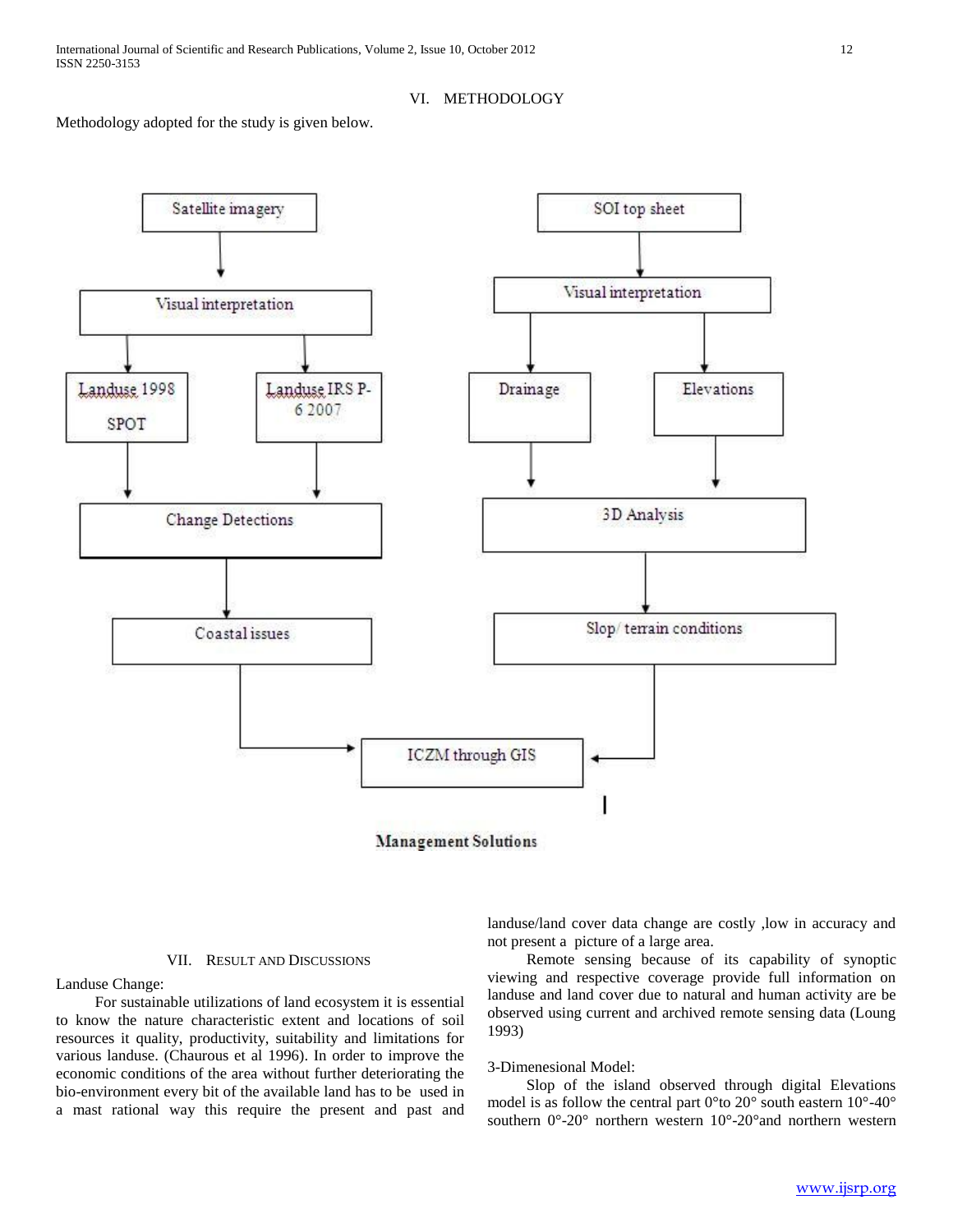$10^{\circ}$ -20° and north eastern part  $25^{\circ}$ -80° it is observed that mostly peak where other part of the island are found moderate slop.

# Drainage:

 stream process in any terrain are controlled not only by climatic conditions, but lithology and geology structure also have grate controlled as influence the nature of flow, erosion and sediment transportations the degree of dependence varies with the physical and chemical properties of rock the permeability the structure characteristic and the degree faulting / fracture also effected the extent to which the materials can be detached by fluvial process (Derbyshire et al .,1981) the role of rock type and geology structure in the development of stream network can be better for understood by study the nature and type of drainage pattern observed in South Andaman Island area were dentritic in nature. The pattern exhibits those mountains in origin. The stream generally followed a steep slop in northern portions of the island the stream generally follow a stop in northern portions but they follow a gentle slop in southern portions as the island. Depending upon the elevations of terrain drainage patter and river flow directions, particular site were specified for erecting dam. However subsurface study is also necessary to find the exacts locations erecting a dam. South Andaman and has enough potential for fresh water supply the following locations are supply for pumping to meet out the demand of south Andaman.

# Coastal Issues:

 Degradations in mangrove are observed in northern portions of the island. Development of settlement area and more sedimentation in coastal environment are the major issues for the degradations of mangrove loss in reserved forest as attributed to the development of settlement area the loss in forest is observed at northern portions of the island, gently slop and space forest cover, favour the development of settlement in this portions sand area was found to have decreased in almost all the part of the island this may be due to sand mining or due to natural process.

# Management issues:

 Tourism is a main sector of the world economy accounting for nearly 11 percent of global (Topfleri 1999) nature based tourism now comprise 20 percent of the world travel market and ecotourism 7 percent (TIES 1999) according to report presented at a WTO seminar Spain early this year 20 million European consider the environment as their main motive for travel (WTO 1999) there is general agreement that supported conservations actively contributed to local community development and lead to garter understanding and appreciations of the nature and culture environment however conservations is the primary objective of ecotourism .

 Ecotourism is the concept that grew from the need to meet the objective of nature conservations while recognizing the right to local people to utilize their locally impositions of the western model of protected area management in area where local people relied o nature for their injustice of the western model of protected area management sight to implement a more considerate from of conservations.

 Tourism was introduces as a tool for natural conservations to compensate for reduced consumption of forest produced

income for community is grater through the community involvement in tourism enterprise. The process called ecotourism (Lincoln International 1998). In South Andaman Ecotourism site selections was observed based on the criteria where sandy beach was available slop of the terrine was less than 20° and the ground water of good quality was available slop of the quality was available on the criteria site of ecotourism were suggested for the selected for Indian portions of the island.

 The location of site for constructions plays the primary role in the effectiveness of any artificial recharge structure (Jothiprakach et. 1997). Extensive studies have been carried out by several workers in delineating ground water potential / prospective zone Geographical Information System (GIS) has been found to be effective tool. In recent year, extensive use of Indian topographical map collateral information and field cheek has made it easier to establish the base line information for ground water prospective zone. (Singh et al 1993; chi and lee, 1994, Hardass et al; 1994 Tiwari and Rai; 1996 Das et al; 1997, Pradeep,1998,Subba Rao and Prathap Reddy 1999,Thomas et al: 1999,Harinarayan et al 2000,Muraudher et al ,2000, Obi Reddy et al,2000).

 In South Andaman Island the constructions of artificial recharge structure are suggested based on the criteria where slop was less than 30°; high drainage density and buried pediment zone where present based structure were suggested at the selected portions of the island.

Utilitarian approach is suggested for sustainable management of the coastal resources in South Andaman.

- No development activity should be promoted in wet land area.
- 到 No development activity should be promoted within 10 meter buffer of  $1^{\text{st}} 2^{\text{nd and}} 3^{\text{rd}}$  order streams and within 20 meter buffer for river.
- Erosion activity of the stream should be checked in the ₩ highest elevations by erecting a antierosion structure.
- The ICZM plan must strictly follow for the better of ada -South Andaman Island.
- No permanent concrete structure should be develop in this Island.

#### VIII. CONCLUSION

In recent years, the country's coastal stretches have become a pressure point for indiscriminate and unsustainable development pressures. There is considerable debate regarding the CRZ with the hoteliers etc. lobbying that it is antidevelopment and the environmentalists stressing that relaxation in the CRZ Notification would only en-courage pollution and asking for its strict enforcement.

 The CRZ Notification was promulgated with the intention bringing a balance between infrastructure development and preservation of the eco-system along the coastline. However from the very beginning the enforcement agencies have extremely apathetic w.r.t. the CRZ Notification. One of the major criticisms leveled against the CRZ Notification is that it ignores deliberately issues of public participation and, local contexts and issues. This neglect, along with the SCZMA inaction, has led to a clash of functions between the duties of the local bodies like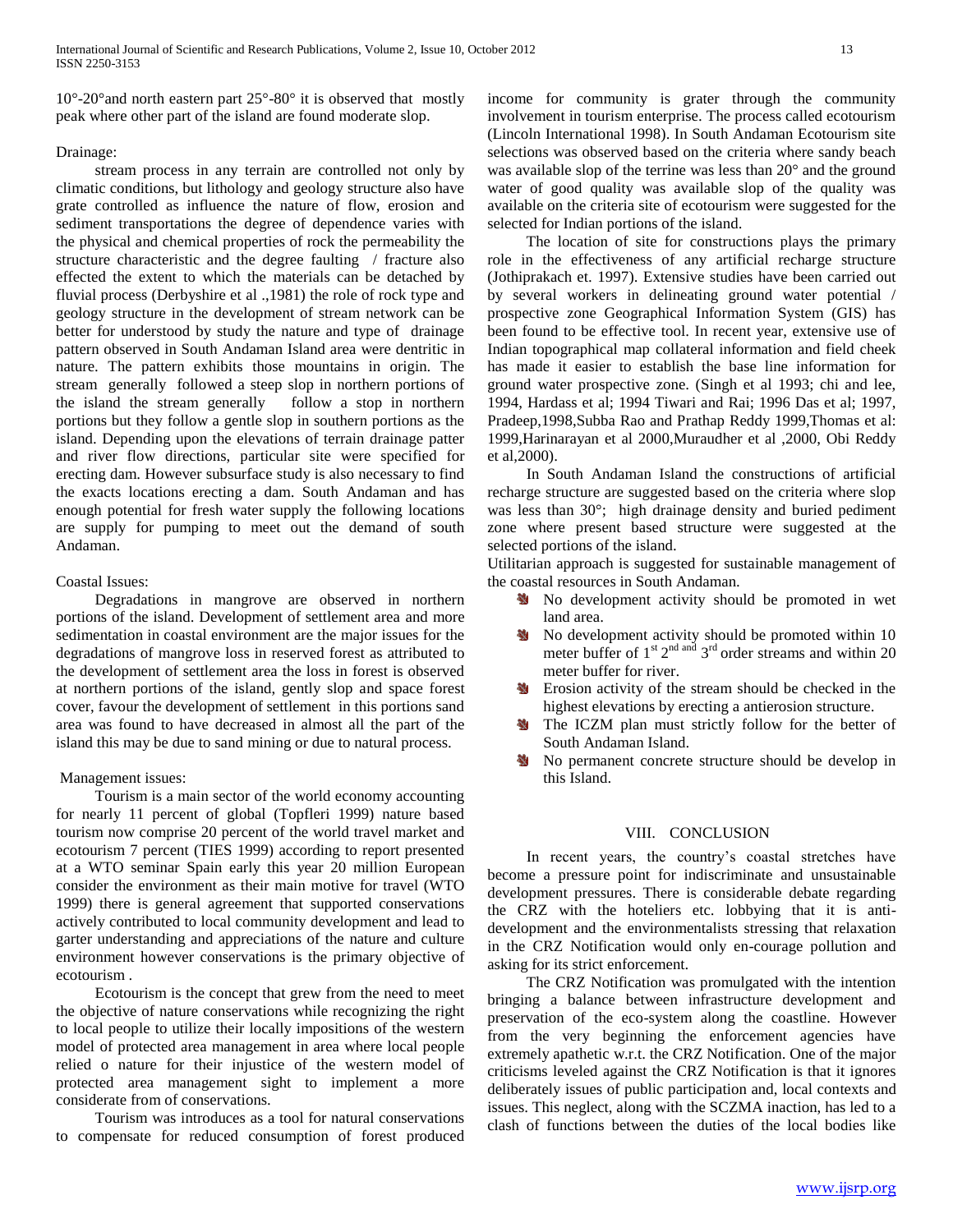panchayats and municipal corporations and the designated coastal authorities.

 In a paper authored by the Former Secretary, MOEF, Government of Karnataka, Capt S. Raja Rao has attempted to address the problems of implementation of the CRZ. He states categorically that most problems have arisen because the coastal state authorities have not taken the implementation of the Notification seriously. According to him hastily prepared CZMPs and inadequate, non-participate consultations, even among the government officials themselves are to be blamed for the problems being faced. it can be seen that the failure of the CRZ is because of the reluctance of the government to enforce it. The letter written by Ms. Indira Gandhi which did not have any authority apart from being the diktat of the Prime Minister resulted in the development activity being severely restricted. In the present context the government has been conceding the demand of the powerful lobbies by diluting the notification though amendments.

 In Goa Foundation v. Konkan Railway Corporation the central government decided to lay a broad gauge between Bombay to Mangalore via Goa. The court held that the CRZ notification prescribes that there would be restriction on the setting up and expansion of industries operation or processes in the said areas and land reclamation bunding could not be considered as industry. So the CRZ notification did apply to this case. The Court observed that no development is possible without some adverse on ecology and environment but public utility projects cannot be abandoned and it is necessary to adjust the interests of the people as well as the necessity to maintain the environment. It can be seen from the several decisions on CRZ that of late the attitude of the judiciary has not been very supportive of strict enforcement. One tends to come to the conclusion after looking at the case law that rather effectively preventing pollution of the coastal areas, the CRZ notification has become more of a law regulating land use with litigation on questions of fact as to the category to the CRZ and other such questions of evidence.

 Landuse change detections, 3dimensional modeling and drainage patter were studies it found that there is decrease in sand, forest cover and mangrove the decrease is the attribute to the development of settlement through 3d elevations model and drainage pattern, site for dam constructions and borehole locations where identified by integrating landuse, 3d elevation and drainage map ICZM plan map was prepared and site for ecotourism and artificial recharge was suggested according to the ICZM plan map management solutions were also if this plan implementing this would be immense for South Andaman Island.

#### ACKNOWLEDGEMENT

 I am thankful to S.Balaji Asst.Pros, Disaster Management Pondicherry University Port Blair Andaman for his support and encouragement.

#### **REFERENCES**

A Rosencranz and Shyam Diwan, Environmental Law and Policy in India, (2nd ed., OUP: New Delhi, 2002) at pg.475.

- [2] Achieves, Bombay Environmental Action Group, c.f. A. Rosencranz and Shyam Diwan, Environmental Law, A. Rosencranz and Shyam Diwan, Environmental Law and Policy in India,  $(2<sup>nd</sup>$  ed., OUP: New Delhi, 2002) at pg. 477.
- [3] Appeal No. 1287/1995, Madras High Court.
- [4] Bhibhu Prasad Tripathi, Coasting Away to Disaster: Protection of Coastal Environment Law Policy and Practice in India, LLM Dissertation submitted to National Law School of India University.
- [5] Chainani, Coastal Regulation Zone: CRZ Notification and Heritage Conservation, 26 December 1998 (unpublished). Archives, Bombay Environment Action Group c.f. c.f. A. Rosencranz and Shyam Diwan, Environmental Law, A. Rosencranz and Shyam Diwan, Environmental Law and Policy in India,  $(2^{nd}$  ed., OUP: New Delhi, 2002) at pg. 478.
- [6] CRZ notification. (2011)See paras 2 and 3.
- [7] CRZ notification Para 3(3)(1)
- [8] Chaurasia R.Closhail.Dc,Dhaliwal SS. Manakshi Sharma P.K Kudrat.M and Tiwari A.K(1996) " Landuse change analysis for agricultural managementa case study of Teheil Talwandi Sabo, Punjab, Journal of Indian society of Remote Sensing vol 24, No-2.pp.115-123.
- [9] Chi, K and Lee, B (1994).Extracting potential groundwater area using remotely sense data and Geographical Information System Technique Proc Reg.Sem Integrated application of Remote Sensing and Geographical Information System for Land and Water Resources Management held at Bangalore, India No-16-19 1999, pp64-69 .
- [10] Das ,S Behera ,SC, Kar,A Narendra,P and Guha S.(1997) Hydrologeomorphiical Mapping in Ground water using remotely sense data- a case study in Keonjhar District Orissa India Soc. Remote Sensing ,25(4):247-259
- [11] Derbyshire, E Gregory, K.J and Hails, JK (1981) Studies in Physical Geography Geomorphology Process. Butterworth, London,101p
- [12] Elango, K, and Mohan, S (1997) Technical Report an effectiveness of Percolations Pond, Indian Instituted of Technology, Chennai, submitted to Science and Technology New Delhi.
- [13] Haridass, V K; Chandrashekarn, V A. Kumaraswamy K, Rajendran, S. and Unni, K(1994) Geomorphological and liniment Studies of studies of Kanjamalai using IRS – 1 data with special reference to Ground water Potentiality Trans. Insist ,Indian Geographer 16(1):35-41.
- [14] Mr. Shyam Diwan in a lecture delivered on  $6<sup>th</sup>$  November, 2002 in National Law School opined that due to the abysmal failure of the agency led approach in the 1970s, specialised bodies under EPA are being set up to ensure that the rules and regulations are affected..
- [15] Norman Alwares, "The Scheme of CRZ Notification", Environmental Law Reading Material, NLSIU.
- [16] Regulating the Coast: The NST Experience" (incomplete). In Karnataka, section 15 of the Land Grant Rules, 1969, unequivocally did not allow the granting of lands near seacoast upto 200 m from the high water mark.
- [17] The other amendments have been promulgated under Environment (Protection) Rules, 1986, rule 5(4), which states, "Notwithstanding anything contained within sub-rule 3, whenever it appears to the Central Government that it is in public interest to do so, it may dispense with the requirement of notice under Clause (a) of sub-rule 3."
- [18] S. Jagannath v. Union of India, 1995 (3) SCALE 126. The Aquaculture Authority was set up via Notification dated February 6, 1997, by the Central Government under Section (3) (iii) of Environment (Protection) Act, 1986. The Authority was set up to regulate the shrimp culture industry in coastal areas. The duties of the Authority, as per the Notification, inter alia, were: Ensuring the closure, demolition and removal of all existing aquaculture activities by March 31, 1997, from CRZ areas as indicated in CZMPs .Ensuring no shrimp culture pond can be constructed or set up within CRZ.

#### AUTHORS

**First Author** – Vazeem Iqbal, **QUALIFICATIONS**: BA Geography M.Sc. Coastal Disaster Management Pondicherry University Port Blair. Currently pursing my Ph.d on Coastal Zone Management at Pondicherry University Port Blair., **ASSOCIATED INSTITUTE:** Pondicherry University